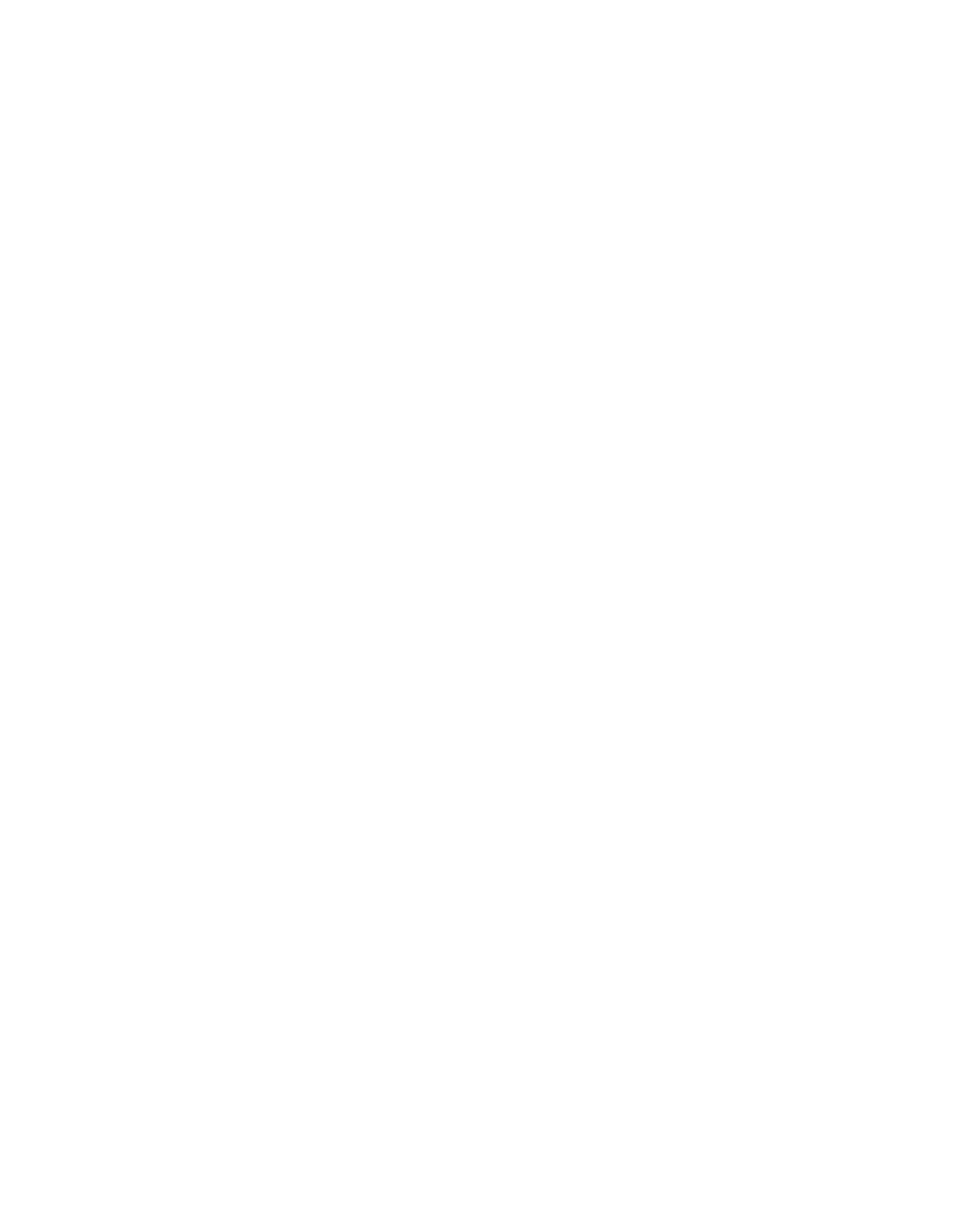*Electronic Signatures.* You acknowledge that by clicking on the "Join Now", "Sign In to Join", "Continue" or a similar button provided in connection with these Terms and Conditions, you are indicating your intent to sign up for electronic communications, and that such action shall constitute your signature.

*US Federal Law.* You acknowledge and agree that your consent is being provided in connection with a transaction affecting interstate commerce that is subject to the federal Electronic Signatures in Global and National Commerce Act, and that you and we both intend that the Act apply to the fullest extent possible to validate our ability to conduct business and communicate with you by electronic means.

## **Beach Club Program Benefits**

The Beach Club Program is a paid Beach Club program that, subject to these Terms and Conditions and applicable law, provides Beach Club of the Beach Club Program with the following Gallery and online benefits:

- 20% savings every day on all full-priced items\* from CODA STUDIO
- Additional 20% savings on all sale items\*
- Complimentary services with CODA STUDIO Interior Design
- Dedicated customer service email address: CODA STUDIO Beach Club@Coda.Studio

\*Limited exclusions apply. See Benefit Exclusions below.

#### *Benefit Exclusions*

Beach Club Program benefits do not apply to purchases made at any CODA STUDIO Outlet store, CODA STUDIO Warehouse Sale, CODA STUDIO Sample Sale. Certain products may be excluded from the Beach Club Program benefits, including, without limitation, Tempur-Pedic® foundations.

The Beach Club Program benefits cannot be used in conjunction with any coupon or with any corporate or prearranged group discount, unless specifically stated otherwise in the applicable coupon or discount.

This Beach Club Program is for individual consumers only and is not available to any company or corporate entity/enterprise. If you are a company or corporate entity/enterprise, please ask an CODA STUDIO associate for details about our CODA STUDIO Trade or CODA STUDIO Contract Programs. Without limiting the foregoing, the Beach Club Program benefits cannot be used in conjunction with employee discounts, preferred friends discount or corporate or institutional discounts. CODA STUDIO may also offer certain existing or new programs, promotions, merchandise categories and other offers that are not eligible to be combined with Beach Club Program benefits.

Beach Club Program discounts cannot be used toward the purchase of gift cards, applicable fees for swatches, gift boxes, personalization/monogramming, shipping and handling or toward applicable taxes.

#### **Beach Club Program Terms and Conditions**

You must be at least eighteen (18) years of age or older, or at least nineteen (19) years of age or older in certain provinces of Canada, depending on the age of majority in the place of your residence, to register for, join or use the Beach Club Program.

## *BEACH CLUB PROGRAM FEE, TERM AND RENEWALS*

THE FEE FOR THE BEACH CLUB PROGRAM (THE "BEACH CLUB FEE") IS ONE HUNDRED FIFTY DOLLARS (USD \$150.00) PER YEAR FOR U.S. RESIDENTS, PLUS ANY APPLICABLE TAXES, AND IS NON-REFUNDABLE., CODA STUDIO MAY, IN ITS SOLE AND ABSOLUTE DISCRETION, CHANGE THE BEACH CLUB FEE FROM YEAR TO YEAR. INITIAL MEMBERSHIP IS FOR TWO YEARS. DUES ARE PAID ONCE ANNUALLY AND MAY NOT BE SPLIT INTO PAYMENTS.

FOR RESIDENTS OF THE U.S. YOUR BEACH CLUB WILL RENEW AUTOMATICALLY EACH YEAR ON OR ABOUT THE ANNUAL ANNIVERSARY OF YOUR SIGN-UP DATE (UNLESS YOU CANCEL YOUR BEACH CLUB). UNLESS YOU NOTIFY US BEFORE A BEACH CLUB FEE CHARGE THAT YOU WISH TO CANCEL YOUR BEACH CLUB ACCOUNT OR THAT YOU DO NOT WISH TO AUTO RENEW YOUR BEACH CLUB, YOU UNDERSTAND AND EXPRESSLY AGREE THAT YOUR BEACH CLUB WILL AUTOMATICALLY CONTINUE FOR ANOTHER YEAR AND YOU AUTHORIZE CODA STUDIO (WITHOUT NOTICE TO YOU, UNLESS REQUIRED BY APPLICABLE LAW) TO COLLECT AND CHARGE THE THEN-APPLICABLE BEACH CLUB FEE, ANY APPLICABLE TAXES AND ANY APPLICABLE CURRENCY CONVERSION FEE, EACH YEAR USING ANY CREDIT CARD CODA STUDIO HAS ON FILE FOR YOU.

IF YOU WISH TO CANCEL YOUR BEACH CLUB, YOU MAY DO SO BY ADUSTING YOUR SETTINGS IN "MY ACCOUNT" OR BY CALLING (800) 416-7615.

YOU MAY OPT-IN TO RECEIVE BEACH CLUB RENEWAL REMINDERS VIA EMAIL BY ADJUSTING YOUR SETTINGS IN "MY ACCOUNT". IF YOU HAVE OPTED-IN TO EMAIL REMINDERS, WE WILL SEND YOU A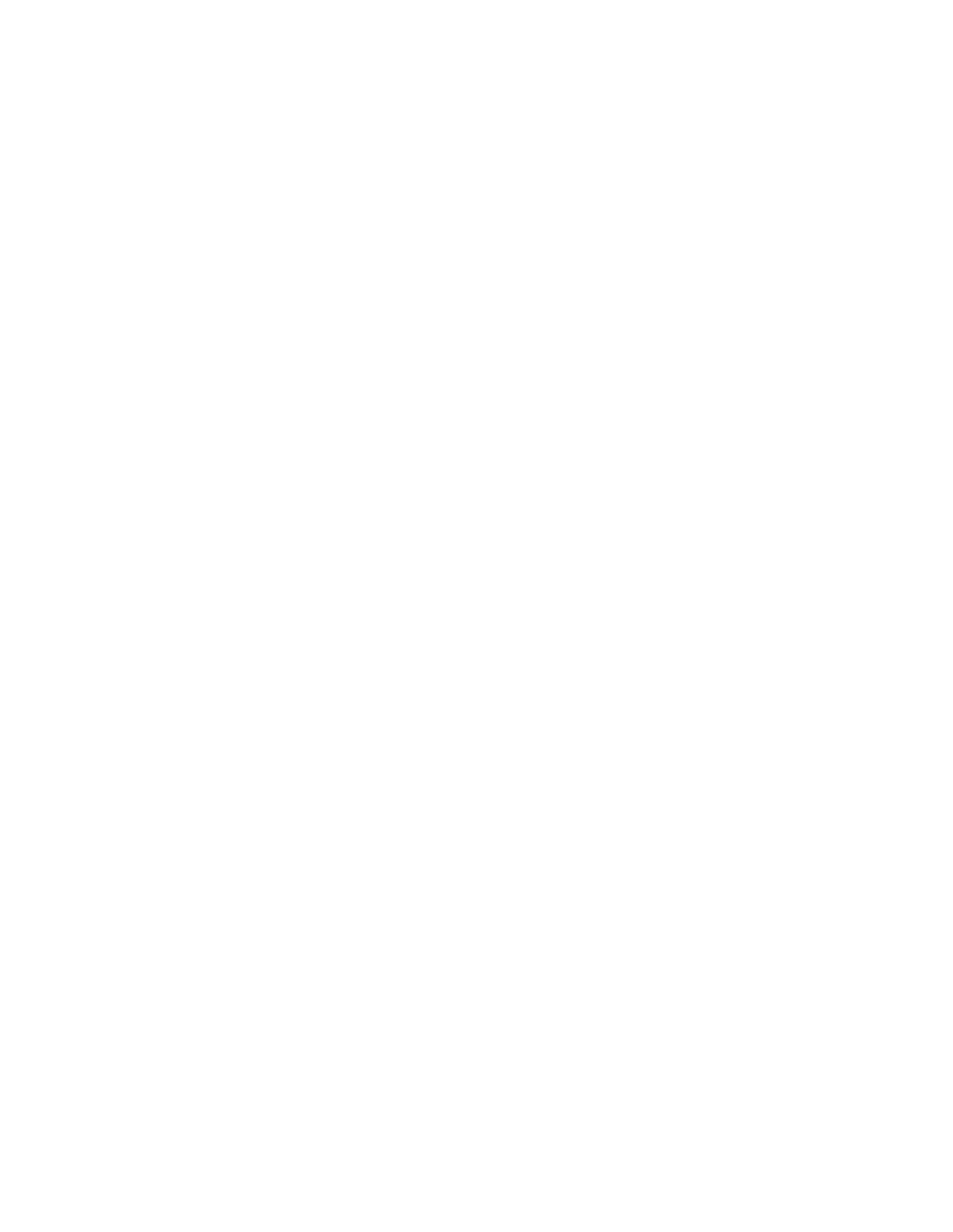RENEWAL REMINDER THREE (3) DAYS PRIOR TO THE EXPIRATION OF THE THEN-CURRENT BEACH CLUB TERM. IF YOU RESIDE IN A STATE OR PROVINCE WHERE SPECIFIC RENEWAL NOTIFICATIONS ARE REQUIRED, YOU WILL RECEIVE A RENEWAL REMAINDER VIA EMAIL WITHIN THE APPLICABLE TIMEFRAME REQUIRED BY LAW IN YOUR STATE OR PROVINCE. RENEWAL NOTIFICATIONS WILL INCLUDE INSTRUCTIONS ON HOW TO CANCEL YOUR BEACH CLUB TO AVOID ANY FUTURE CHARGE.

IF YOUR PAYMENT CARD IS DECLINED, WE MAY CONTINUE ATTEMPTING TO PROCESS YOUR BEACH CLUB FEE UNTIL THE CHARGE IS APPROVED BY YOUR PAYMENT CARD ISSUER. IN ADDITION, YOU AGREE TO PROVIDE US WITH ALTERNATE PAYMENT CARD INFORMATION FOR PURPOSES OF PROCESSING ANY CHARGES OWED BY YOU, INCLUDING ANY APPLICABLE BEACH CLUB FEE. WE AND OUR THIRD PARTY PAYMENT SERVICE PROVIDERS MAY REQUEST, AND MAY RECEIVE FROM ANY OF YOUR PAYMENT CARD ISSUERS OR ANY PAYMENT CARD NETWORK, UPDATED PAYMENT CARD INFORMATION, SUCH AS CANCELLATION OF ANY PAYMENT CARD ACCOUNT, UPDATED PAYMENT CARD NUMBERS OR EXPIRATION DATES. IF SUCH UPDATED INFORMATION IS PROVIDED TO US AND/OR ANY OF OUR THIRD-PARTY PAYMENT SERVICE PROVIDERS, WE MAY USE THAT INFORMATION TO PROCESS ANY PAYMENT THAT YOU HAVE AUTHORIZED US TO CHARGE TO SUCH PAYMENT CARD, INCLUDING PAYMENT FOR ANY APPLICABLE BEACH CLUB FEE OR ANY MEMBER PURCHASES. BY ENROLLING IN THE BEACH CLUB PROGRAM, YOU HEREBY AUTHORIZE CODA STUDIO AND ITS THIRD PARTY PAYMENT SERVICE PROVIDERS TO UPDATE YOUR PAYMENT CARD INFORMATION AND CHARGE YOUR PAYMENT CARD USING ANY SUCH UPDATED PAYMENT CARD INFORMATION. YOUR PAYMENT CARD ISSUER MAY ALLOW YOU TO OPT OUT OF PROVIDING UPDATED CARD INFORMATION. FOR MORE INFORMATION, PLEASE CONTACT YOUR PAYMENT CARD ISSUER.

#### ALL SALES OF THE BEACH CLUB PROGRAM ARE FINAL.

Except as expressly set forth in these Terms and Conditions, or as otherwise required by applicable law, paid Beach Club Fees are non-refundable. If you decide to cancel your Beach Club, your Beach Club will automatically expire at the end of your then-current Beach Club term.

You may include your spouse/partner as an additional Member on your Beach Club, provided that you and your spouse/partner share the same billing address. No more than two (2) Beach Club may share the same Beach Club. Neither a Beach Club nor its benefits are transferable or assignable to, and may not be used by, any individual not listed on such Beach Club in accordance with these Terms and Conditions.

You may join the Beach Club Program online, at any CODA STUDIO gallery or by calling (800) 416-7615.

For Beach Club Program benefits to apply to a particular purchase, your Beach Club must be active and available at the time of purchase. You may either present your Beach Club card to the CODA STUDIO associate, or provide the CODA STUDIO associate with your name, email address and/or phone number to verify your Beach Club, so that you receive your applicable Beach Club Program benefits. Your Beach Club will become active at the time of joining the Beach Club Program and its benefits may be applied immediately to any purchase made after you become a Member. At CODA STUDIO's discretion, you may be eligible to receive retroactive Beach Club Program benefits for purchases made by you up to thirty (30) days prior to enrolling in the Beach Club Program as a one-time courtesy. However, you will not receive any retroactive benefits for purchases made after your Beach Club is terminated unless you re-enroll.

Enrollment and participation in the Beach Club Program are voluntary, optional and not required to complete any transaction or sale, including, but not limited to, any credit or debit card transaction.

CODA STUDIO reserves the right, in its sole and absolute discretion, to exclude any individual(s) from the Beach Club Program or to terminate any Beach Club, for any reason, including, without limitation, abuse of the Beach Club Program, failure to follow these Terms and Conditions, or fraud, misrepresentation or other conduct detrimental to the interests of CODA STUDIO. Any such exclusion or termination may affect eligibility for further participation in the Beach Club Program and/or any other CODA STUDIO program.

The Beach Club Program makes available special discounts, savings and/or complimentary access (as applicable) with respect to certain goods and services, as expressly provided in these Terms and Conditions. Notwithstanding anything herein to the contrary, no services are made available pursuant to these Terms and Conditions; and services made available by CODA STUDIO are made available subject to separate terms, and certain goods may be subject to separate terms as well.

#### Important Note to New Jersey Consumers

If you are a consumer residing in New Jersey, the following provisions of these Terms and Conditions do not apply to you (and do not limit any rights that you may have) to the extent that they are unenforceable under New Jersey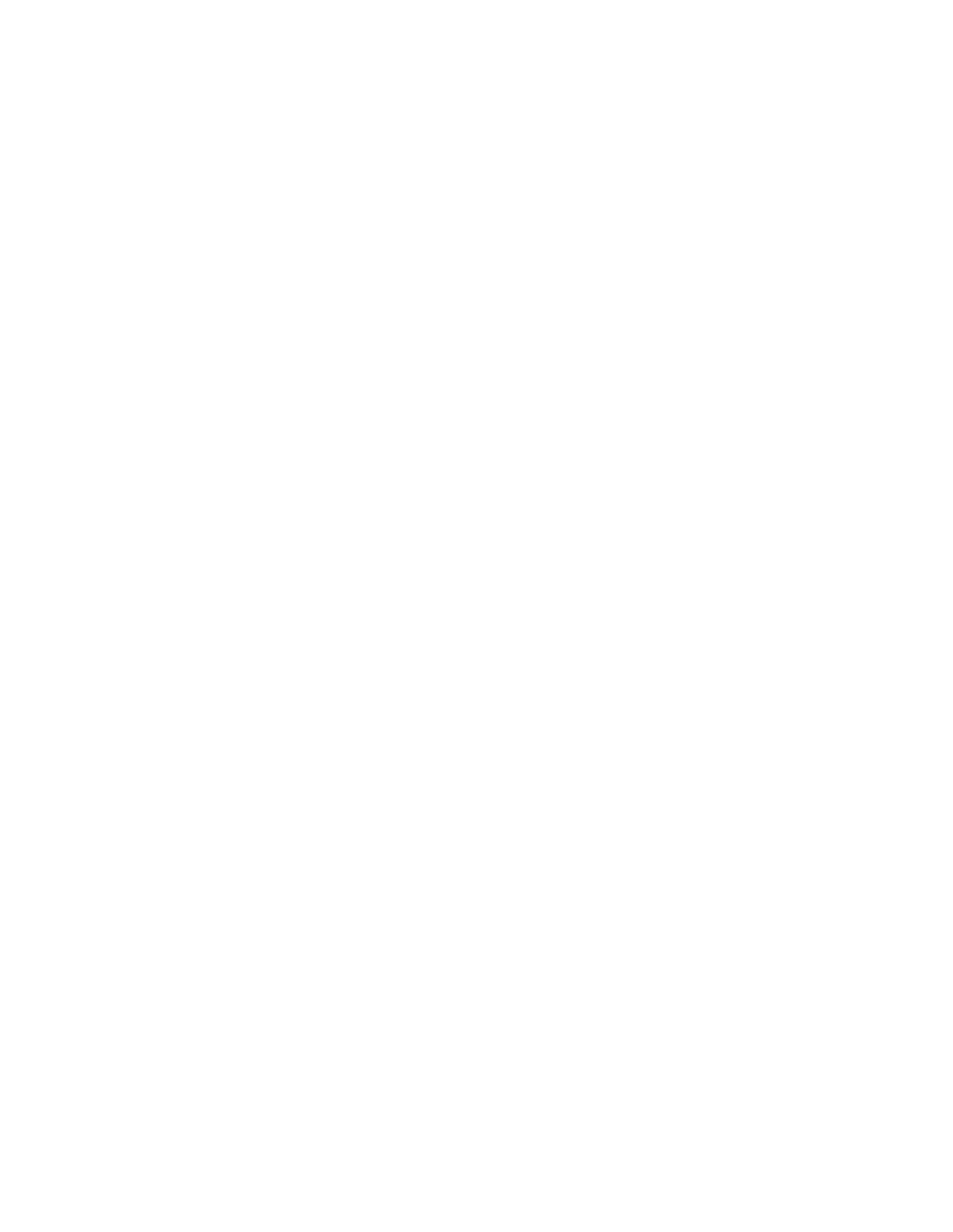law: (a) in the "Disclaimers; Limitations of Liability" section below, the disclaimer of liability for any indirect, incidental, punitive and consequential damages of any kind (for example, to the extent unenforceable under the New Jersey Punitive Damages Act, New Jersey Products Liability Act, New Jersey Uniform Commercial Code and New Jersey Consumer Fraud Act; (b) in the "Disclaimers; Limitations of Liability" section below, the limitation on liability for loss, misappropriation and/or theft of data, goodwill, income or profit, loss of or damage to property of any kind, and any other intangible losses (for example, to the extent unenforceable under the New Jersey Identity Theft Protection Act and New Jersey Consumer Fraud Act); (c) in the "Disclaimers; Limitations of Liability" section below, application of the limitations of liability to the recovery of damages that arise under breach or repudiation of contract, tort, civil liability, negligence, gross negligence or strict liability (for example, to the extent such damages are recoverable by a consumer under New Jersey law, including the New Jersey Products Liability Act; and (d) in the "Governing Law; Arbitration" section below, the New York governing law provision (for example, to the extent that your rights as a consumer residing in New Jersey are required to be governed by New Jersey law).

## **Changes to Beach Club Program and these Terms and Conditions**

CODA STUDIO may, in its sole and absolute discretion, change any provision of these Terms and Conditions, including, without limitation, Beach Club Program benefits, exclusions and fees, at any time and without liability. CODA STUDIO may notify you of such changes by any reasonable means, including by posting revised Terms and Conditions on this page or on our websites offering the Beach Club Program. Any change to these Terms and Conditions shall take effect immediately, unless otherwise provided by CODA STUDIO or otherwise required or prohibited by law. You may view the current version of the Terms and Conditions at any time at any CODA STUDIO website.

To the extent required by applicable law in Canada, CODA STUDIO will notify you of changes to the Terms and Conditions, and such notice will be sent to you at least thirty (30) days before the changes come into force, and will set out the new clause only (or the amended clause and the clause as it read formerly). If you do not agree to the changes to the Terms and Conditions set forth in the applicable notice, you may stop using your Beach Club Program benefits and cancel your Beach Club without cost, penalty or cancellation indemnity. If you are a resident of Quebec, no later than thirty (30) days after the changes come into force, you may cancel your Beach Club or send us a notice that you reject the amended terms and no longer wish to continue your Beach Club. Any such changes will not apply to any dispute between CODA STUDIO and you arising prior to the date on which we posted the revised Terms and Conditions incorporating such changes or otherwise notified you of such changes.

You may also obtain a copy of the current Terms and Conditions by calling (800) 416-7615. It is your responsibility to check or review the Terms and Conditions from time to time to keep informed of changes. The "Last Updated" legend above indicates when these Terms and Conditions were last changed.

To the fullest extent permitted by applicable law, if you continue to use your Beach Club after we change these Term and Conditions, or if you do not cancel your Beach Club as described above, you will be indicating your acceptance of such changes. If any change to these Terms and Conditions is for any reason found invalid, void or unenforceable, such change is severable and will not affect the validity and enforceability of any remaining change or any other provision of these Terms and Conditions.

## **Accuracy of Information**

We expect Beach Club to submit and maintain accurate and current information in connection with their Beach Club. Such information includes, without limitation, name, address, email address and phone number. Beach Club are responsible for ensuring that all of their account information is up-to-date and accurate (as account information such as, without limitation, a Member's billing address may affect certain Beach Club renewal terms and legally mandated notice requirements). Periodically, we may use the U.S. and Canada National Change of Address (NCOA) system to update the mailing addresses for Beach Club in our database, through information provided by the United States Postal Service. Beach Club can change their Beach Club information by: (i) updating their Member profile data through an authenticated website account; (ii) requesting an update from an CODA STUDIO associate at the customer service center or any gallery; or (iii) calling (800) 416-7615. We are not responsible or liable for any correspondence (including any physical mail or email) that is lost, delayed or misdirected.

## **Marketing & E-Mail Communication**

Unless you expressly opt-out, by joining the Beach Club Program, you, to the extent permitted by applicable law, automatically subscribe to CODA STUDIO's marketing and e-mail exclusives and will receive, and agree to receive, promotional mail and emails from CODA STUDIO. The foregoing applies to residents of the U.S. only and does not apply to residents of Canada. For residents of Canada, CODA STUDIO may contact you with CODA STUDIO's marketing and email exclusives to the extent permitted by applicable law in Canada. Unsubscribing from CODA STUDIO's marketing and/or email exclusives will not discontinue your Beach Club. If you do not wish to receive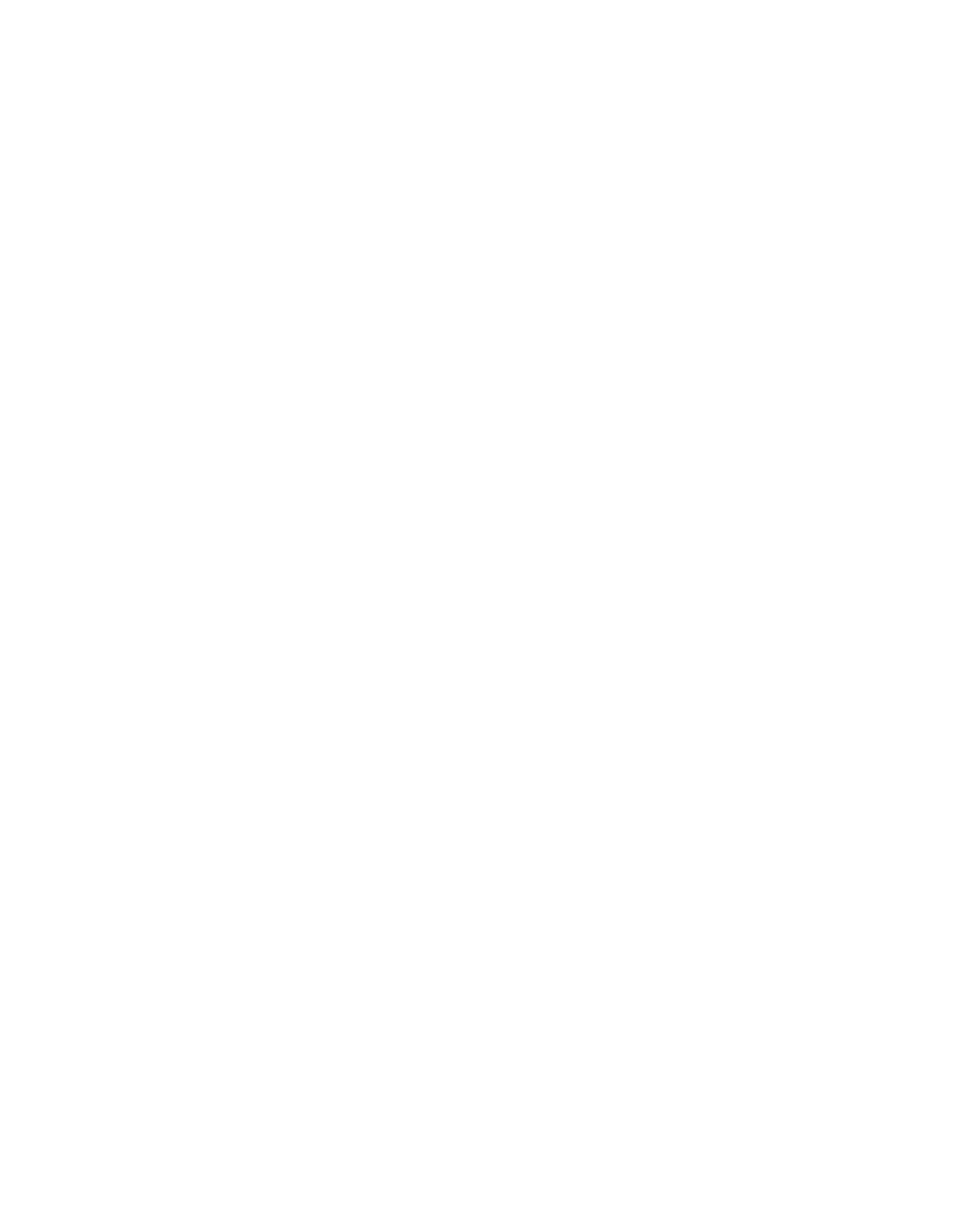future marketing and/or email exclusives, you can request that they be discontinued by updating your settings in "My Account" and/or by calling (800) 416-7615. We will seek to implement your request within a reasonable time period (10 days in Canada). Please note that Beach Club who unsubscribe from CODA STUDIO's marketing and/or email exclusives will continue to receive non-marketing emails, postal mail and other communications from CODA STUDIO relating to the Beach Club Program.

## **DISCLAIMERS; LIMITATION OF LIABILITY**

TO THE FULLEST EXTENT PERMITTED UNDER APPLICABLE LAW: (A) USE OF THE BEACH CLUB PROGRAM AND ANY OF ITS ASSOCIATED BENEFITS IS AT YOUR SOLE RISK; (B) THE BEACH CLUB PROGRAM AND ITS BENEFITS ARE PROVIDED ON AN "AS IS" AND "AS AVAILABLE" BASIS; (C) CODA STUDIO AND ALL OF ITS AFFILIATES, DIRECTORS, OFFICERS AND AGENTS (COLLECTIVELY, "BEACH CLUB PROGRAM PROVIDERS") EXPRESSLY DISCLAIM ALL WARRANTIES OF ANY KIND, WHETHER EXPRESS OR IMPLIED, INCLUDING, BUT NOT LIMITED TO, THE IMPLIED WARRANTIES OF MERCHANTABILITY, FITNESS FOR A PARTICULAR PURPOSE AND NON-INFRINGEMENT; AND (D) BEACH CLUB PROGRAM PROVIDERS MAKE NO WARRANTY THAT: (I) THE BEACH CLUB PROGRAM WILL MEET YOUR REQUIREMENTS; (II) THE BEACH CLUB PROGRAM WILL BE UNINTERRUPTED, TIMELY, SECURE, OR ERROR-FREE; OR (III) THE QUALITY OF ANY PRODUCTS, SERVICES, INFORMATION OR OTHER MATERIAL PURCHASED OR OBTAINED BY YOU IN CONNECTION WITH YOUR USE OF THE BEACH CLUB PROGRAM WILL MEET YOUR EXPECTATIONS.

TO THE FULLEST EXTENT PERMITTED UNDER APPLICABLE LAW; (Y) BEACH CLUB PROGRAM PROVIDERS WILL NOT BE LIABLE FOR ANY INDIRECT DAMAGES OF ANY KIND ARISING OUT OF OR IN CONNECTION WITH YOUR APPLICATION FOR BEACH CLUB IN, YOUR PARTICIPATION IN, YOUR BEACH CLUB IN AND/OR THE TERMINATION OF YOUR BEACH CLUB IN, THE BEACH CLUB PROGRAM; AND (Z) THE FOREGOING IS A COMPREHENSIVE LIMITATION OF LIABILITY THAT APPLIES TO ALL DAMAGES OF ANY KIND, INCLUDING BUT NOT LIMITED TO, INDIRECT, INCIDENTAL, PUNITIVE AND/OR CONSEQUENTIAL DAMAGES, LOSS, MISAPPROPRIATION AND/OR THEFT OF DATA, GOODWILL, INCOME OR PROFIT, LOSS OF OR DAMAGE TO PROPERTY OF ANY KIND, ANY OTHER INTANGIBLE LOSSES AND CLAIMS OF THIRD PARTIES RESULTING FROM: (I) THE USE OR THE INABILITY TO USE THE BEACH CLUB PROGRAM OR ANY BENEFITS THEREOF; (II) THE COST OF PROCUREMENT OF SUBSTITUTE GOODS AND SERVICES RESULTING FROM ANY GOODS, DATA, INFORMATION OR SERVICES PURCHASED OR OBTAINED, OR MESSAGES RECEIVED OR TRANSACTIONS ENTERED INTO IN CONNECTION WITH THE BEACH CLUB PROGRAM; (III) UNAUTHORIZED ACCESS TO OR ALTERATION OF YOUR BEACH CLUB PROGRAM DATA; OR (IV) ANY OTHER MATTER RELATING TO THE BEACH CLUB PROGRAM OR YOUR BEACH CLUB.

TO THE FULLEST EXTENT PERMITTED UNDER APPLICABE LAW: THE MAXIMUM COLLECTIVE LIABILITY OF THE BEACH CLUB PROGRAM PROVIDERS FOR ALL DAMAGES, LOSSES AND CAUSES OF ACTION, HOWEVER ARISING, SHALL BE EQUAL TO THE GREATER OF (1) THE BEACH CLUB FEES ACTUALLY PAID BY YOU TO THE BEACH CLUB PROGRAM PROVIDERS IN EXCHANGE SOLELY FOR THE RIGHT TO USE THE BEACH CLUB PROGRAM IN THE PREVIOUS TWELVE (12) MONTHS; AND (2) ONE HUNDRED FIFTY U.S. DOLLARS (\$175.00). EXCEPT AS MAY BE PROHIBITED BY APPLICABLE LAW, THE LIMITATIONS SET FORTH HEREIN SHALL APPLY WITH RESPECT TO ANY THEORY OF LEGAL LIABILITY, INCLUDING BREACH OR REPUDIATION OF CONTRACT, TORT, CIVIL LIABILITY, NEGLIGENCE, GROSS NEGLIGENCE, STRICT LIABILITY OR OTHERWISE, EVEN IF ADVISED OF THE POSSIBILITY OF SUCH DAMAGE.

TO THE FULLEST EXTENT PERMITTED UNDER APPLICABE LAW, BY AGREEING TO THESE TERMS AND CONDITIONS, YOU WILLINGLY AGREE THAT YOU HAVE RELINQUISHED YOUR RIGHT TO SEEK DAMAGES FROM THE BEACH CLUB PROGRAM PROVIDERS AS SET FORTH HEREIN, AND THAT SUCH LIMITATION REFLECTS A REASONABLE ALLOCATION OF RISK.

SOME JURISDICTIONS (AND THE LAWS OF CERTAIN JURISDICTIONS) OTHER THAN NEW JERSEY, INCLUDING THE QUEBEC CONSUMER PROTECTION ACT, DO NOT ALLOW THE EXCLUSION OF CERTAIN WARRANTIES OR THE LIMITATION OR EXCLUSION OF LIABILITY FOR INCIDENTAL, CONSEQUENTIAL OR OTHER DAMAGES; ACCORDINGLY, SOME OF THE ABOVE LIMITATIONS AND EXCLUSIONS MAY NOT APPLY TO YOU.

## **Termination**

We may terminate or decline to renew your Beach Club at our reasonable discretion, including if we suspect that you have breached any provision of these Terms and Conditions, and as otherwise provided herein. No failure to insist upon or enforce strict compliance with these Terms and Conditions will constitute a waiver of any provision hereof or any of our rights.